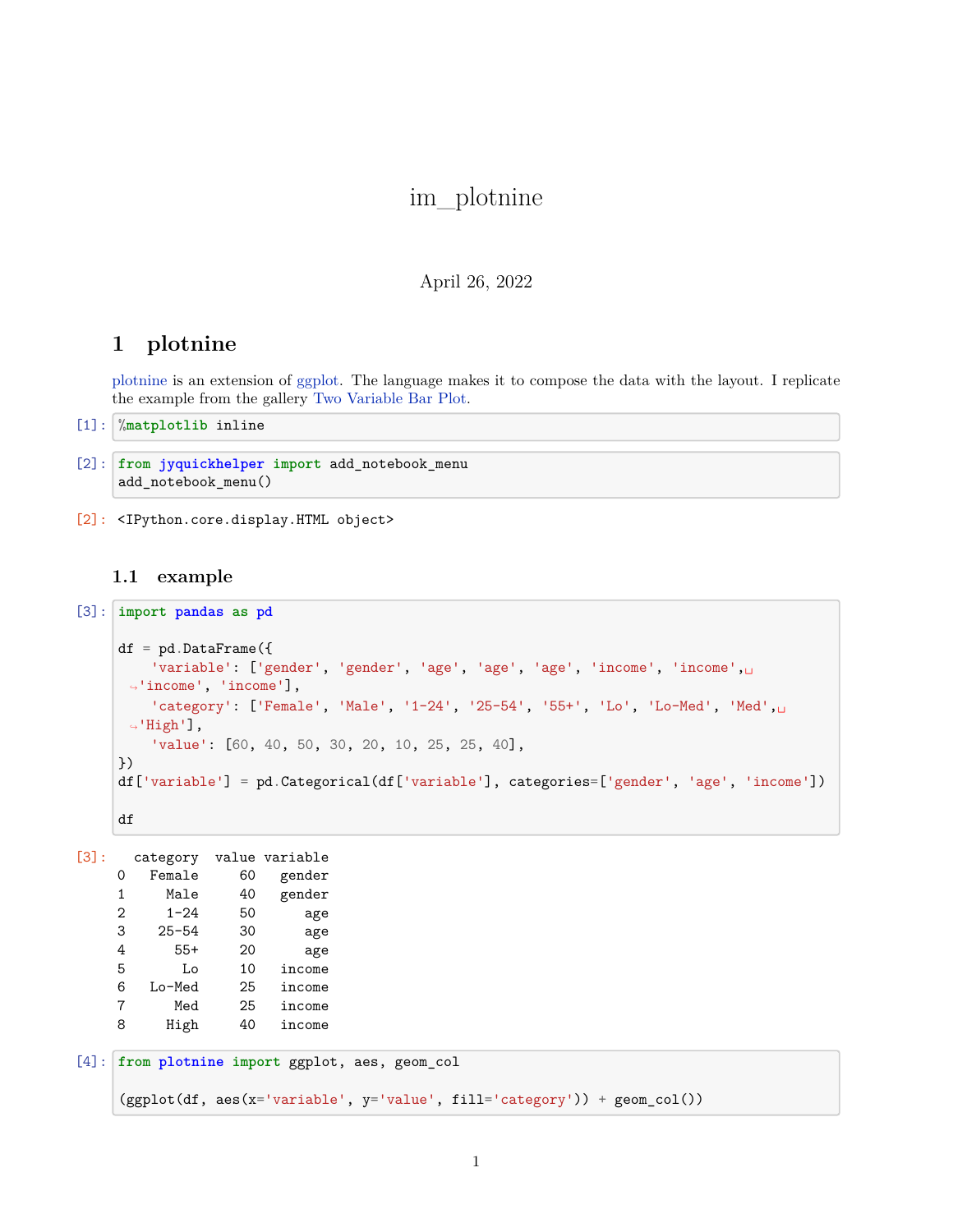



[4]: <ggplot: (117046438299)>

### [5]: **from plotnine import** geom\_bar

```
(ggplot(df, aes(x='variable', y='value', fill='category'))
+ geom_bar(stat='identity', position='dodge'))
```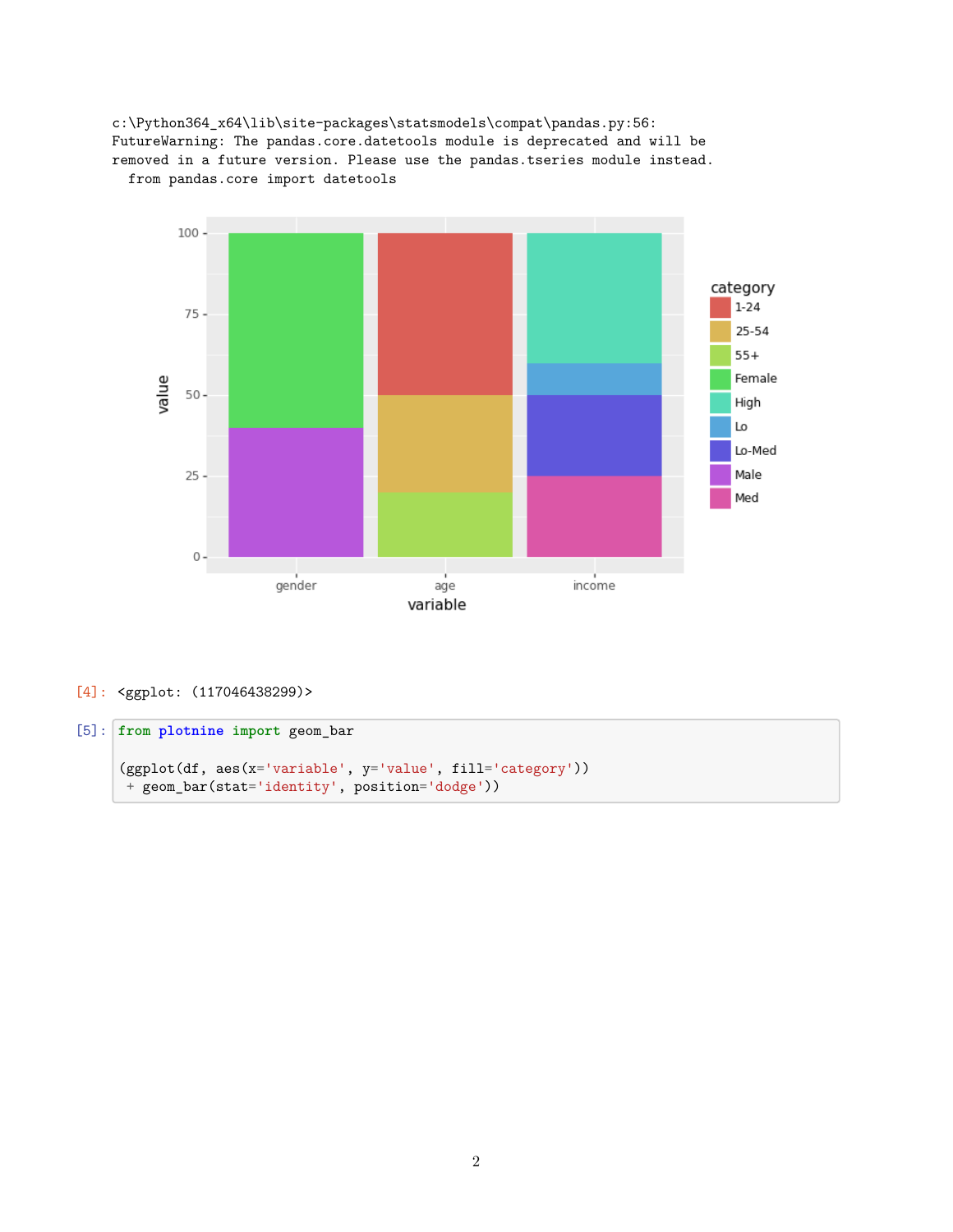

```
[5]: <ggplot: (-9223371919808042629)>
```

```
[6]: from plotnine import position_dodge, geom_text, lims
    dodge_text = position_dodge(width=0.9) # new
    (ggplot(df, aes(x='variable', y='value', fill='category'))
    + geom_bar(stat='identity', position='dodge', show_legend=False) # modified
    + geom_text(aes(y = -. 5, label = 'category'),
               position=dodge_text,
               color='gray', size=8, angle=45, va='top')
    + lims(y=(-5, 60)) # new
    )
```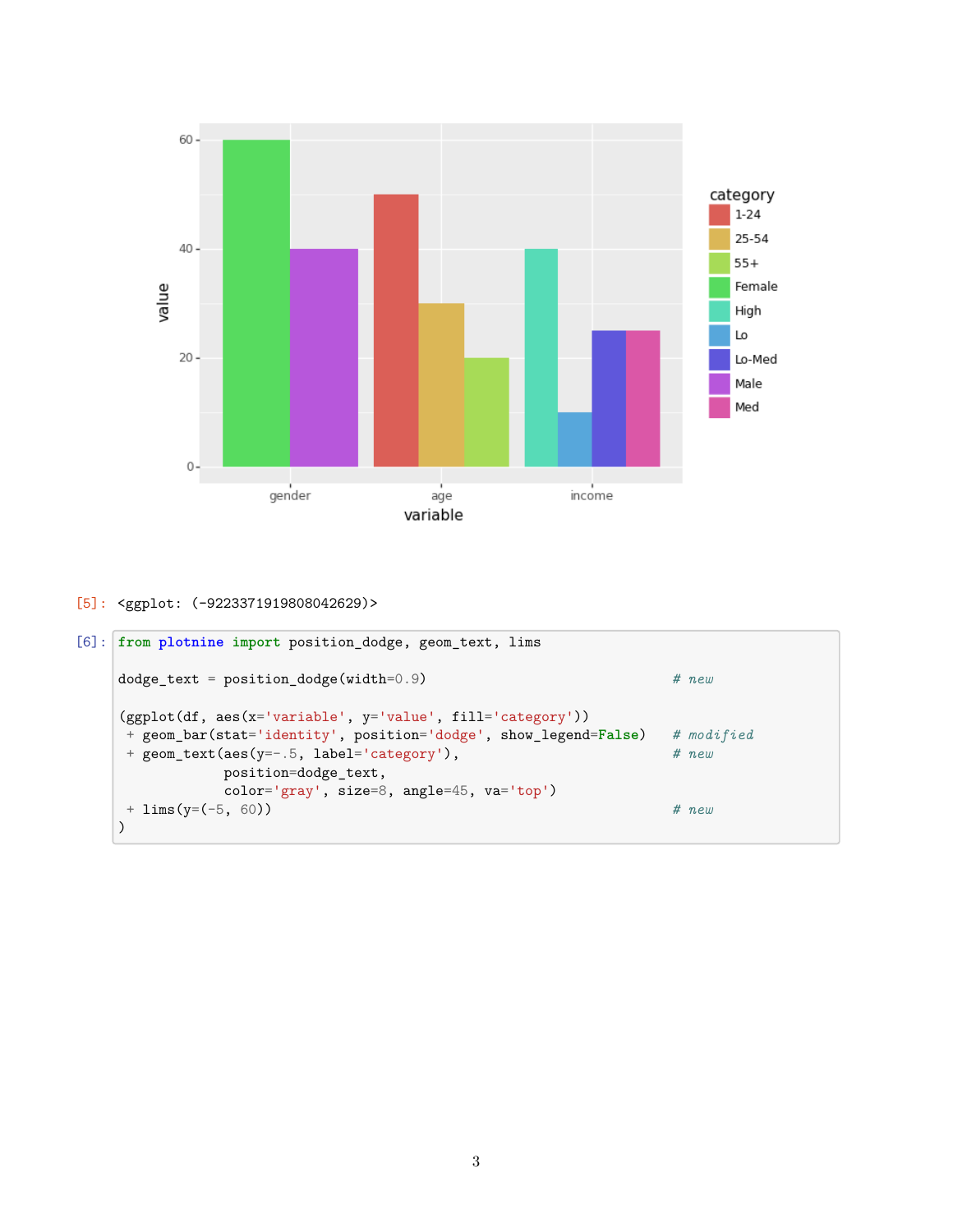

#### [6]: <ggplot: (-9223371919808021020)>

```
[7]: dodge_text = position_dodge(width=0.9)
     (ggplot(df, aes(x='variable', y='value', fill='category'))
     + geom_bar(stat='identity', position='dodge', show_legend=False)
     + geom_text(aes(y=-.5, label='category'),
                position=dodge_text,
                color='gray', size=8, angle=45, va='top')
     + geom_text(aes(label='value'), # new
                position=dodge_text,
                size=8, va='bottom', format_string='{}%')
     + lims(y=(-5, 60))
    )
```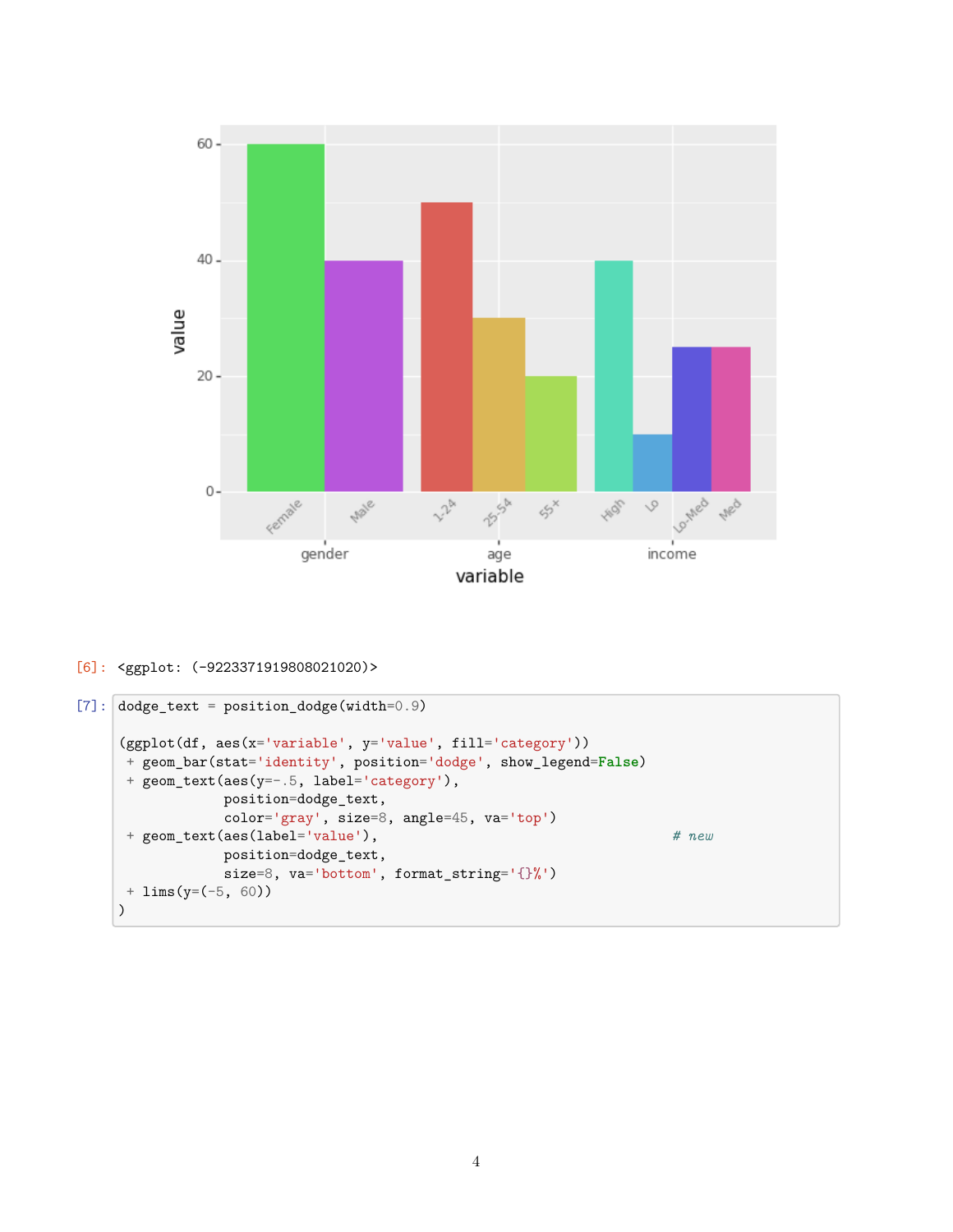

```
[7]: <ggplot: (-9223371919807976034)>
```

```
[8]: from plotnine import theme, element_rect, element_blank, element_line, element_text
     dodge_text = position_dodge(width=0.9)
     ccolor = '#555555'
     (ggplot(df, aes(x='variable', y='value', fill='category'))
     + geom_bar(stat='identity', position='dodge', show_legend=False)
     + geom_text(aes(y=-.5, label='category'),
                 position=dodge_text,
                 color=ccolor, size=8, angle=45, va='top') # modified
      + geom_text(aes(label='value'),
                 position=dodge_text,
                 size=8, va='bottom', format_string='{}%')
      + lims(y=(-5, 60))
      + theme(panel_background=element_rect(fill='white'), # new
             axis_title_y=element_blank(),
             axis_line_x=element_line(color='black'),
             axis_line_y=element_blank(),
             axis_text_y=element_blank(),
             axis_text_x=element_text(color=ccolor),
             axis_ticks_major_y=element_blank(),
             panel_grid=element_blank(),
             panel_border=element_blank())
```